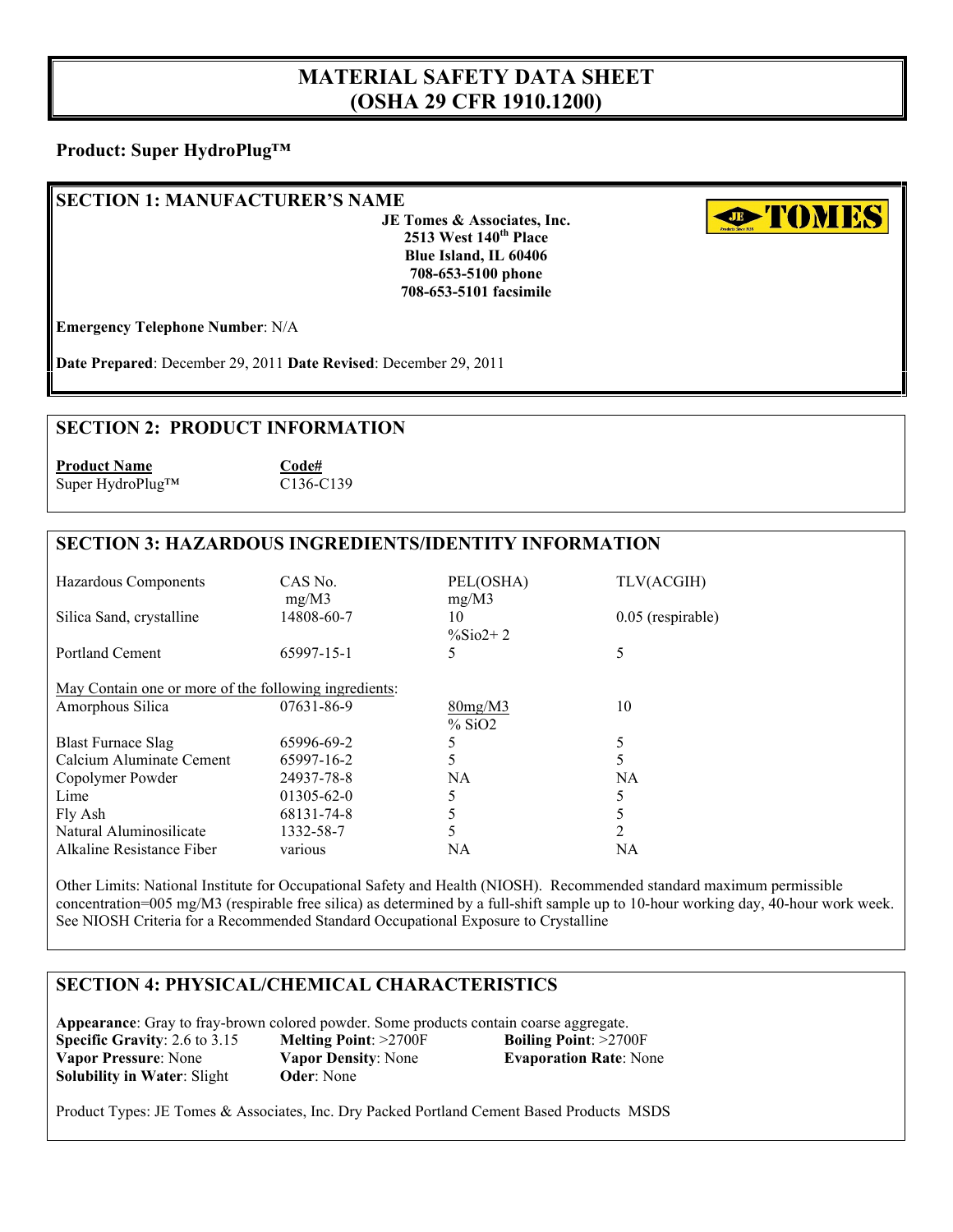## **SECTION 5: FIRE AND EXPLOSION HAZARD DATA**

**Flammability**: Noncombustible and not explosive.

#### **SECTION 6: REACTIVITY DATA**

**Stability**: Stable.

**Incompatibility (Materials to Avoid)**: Contact of silica with powerful oxidizing agents such as fluorine, chlorine trifluoride, manganese trioxide, oxygen difluoride, may cause fires.

**Hazardous Decomposition or By-products**: Silica will dissolve in Hydrofluoric Acid and produce a corrosive gassilicon tetrafluoride.

**Hazardous Polymerization**: Will Not Occur.

**Condition to Avoid**: Keep dry until used to preserve product utility.

### **SECTION 7: HEALTH HAZARD DATA**

**Route(s) of Entry**: Inhalation, Skin, Ingestion

Acute Exposure: Product becomes alkaline when exposed to moisture. Exposure can dry the skin, cause alkali burns and effect the mucous membranes. Dust can irritate the eyes and upper respiratory system. Toxic effects noted in animals include, for acute exposures, alveolar damage with pulmonary edema.

**Chronic Exposure**: Dust can cause inflammation of the lining tissue of the interior of the nose and inflammation of the cornea. Hypersensitive individuals may develop an allergic dermatitis. Respirable crystalline silica ( quartz) can cause silicosis, a fibrosis (scarring) of the lungs and possibly cancer. There is evidence that exposure to respirable silica or the disease silicosis is associated with an increased incidence of Scleroderma, tuberculosis and kidney disorders.

**Carcinogenicity Listings: NTP:** Known carcinogen

 IARC Monographs: Group 1 Carcinogen California Proposition 65: Known carcinogen

OSHA: Not listed as a carcinogen

**NTP**: The National Toxicology Program, in its "Ninth Report on Carcinogens" (released May 15, 2000) concluded that "Respirable crystalline silica (RCS) , primarily quartz dusts occurring in industrial and occupational settings, is known to *be a human carcinogen*, based on sufficient evidence of carcinogenicity from studies in humans indicating a casual relationship between exposure to RCS and increased lung cancer rates in workers exposed to crystalline silica dust (reviewed in IAC,, 1997; Brown et al., 1997; Hind et al., 1997)

**IARC**: The International Agency for Research on Cancer ("IARC") concluded that there was "*sufficient evidence"* in humans for the carcinogenicity of crystalline silica in the forms of quartz or cristobalite from occupational sources", and that there is " *sufficient evidence* in experimental animals for the carcingogenicity of quartz or cristobalite.<sup>7</sup> The overall IARC evaluation was that "crystalline" silica inhaled in the form of quartz or cristobalite from occupational sources is *carcinogenic to humans* (Group1)." The IARC evaluation noted that "carcinogenicity was not detected in all industrial circumstances or studies. Carcinogenicity may be dependent on inherent characteristics of the crystalline silica or on external factors affecting its biological activity or distribution of its polymorphs." For further information on the IARC evaluation, see IARC Monographs on the Evaluation of carcinogenic Risks to Humans, Volume 68, "Silica, Some Silicates..."(1997)

**Signs and Symptoms of Exposure**: Symptoms of excessive exposure to the dust include shortness of breath and reduced pulmonary function. Excessive exposure to skin and eyes especially when mixed with water can cause caustic burns as severe as third degree.

**Medical Conditions Generally Aggravated by Exposure**: Individuals with sensitive skin and with pulmonary and/or respiratory disease, including, but not limited to, asthma and bronchitis, or subject to eye irritation, should be precluded from exposure. Exposure to crystalline silica or the disease silicosis is associated with increased incidence of scleroderma, Tuberculosis and possibly increased incidence of kidney lesions.

**Emergency First Aid Procedures**: Irrigate (flood) eyes immediately and repeatedly with clean water. Wash exposed skin areas with soap and water. If irritation or inflammation occurs seek prompt attention. For gross inhalation, remove person immediately to fresh air, give artificial respiration as needed. Get prompt medical attention.